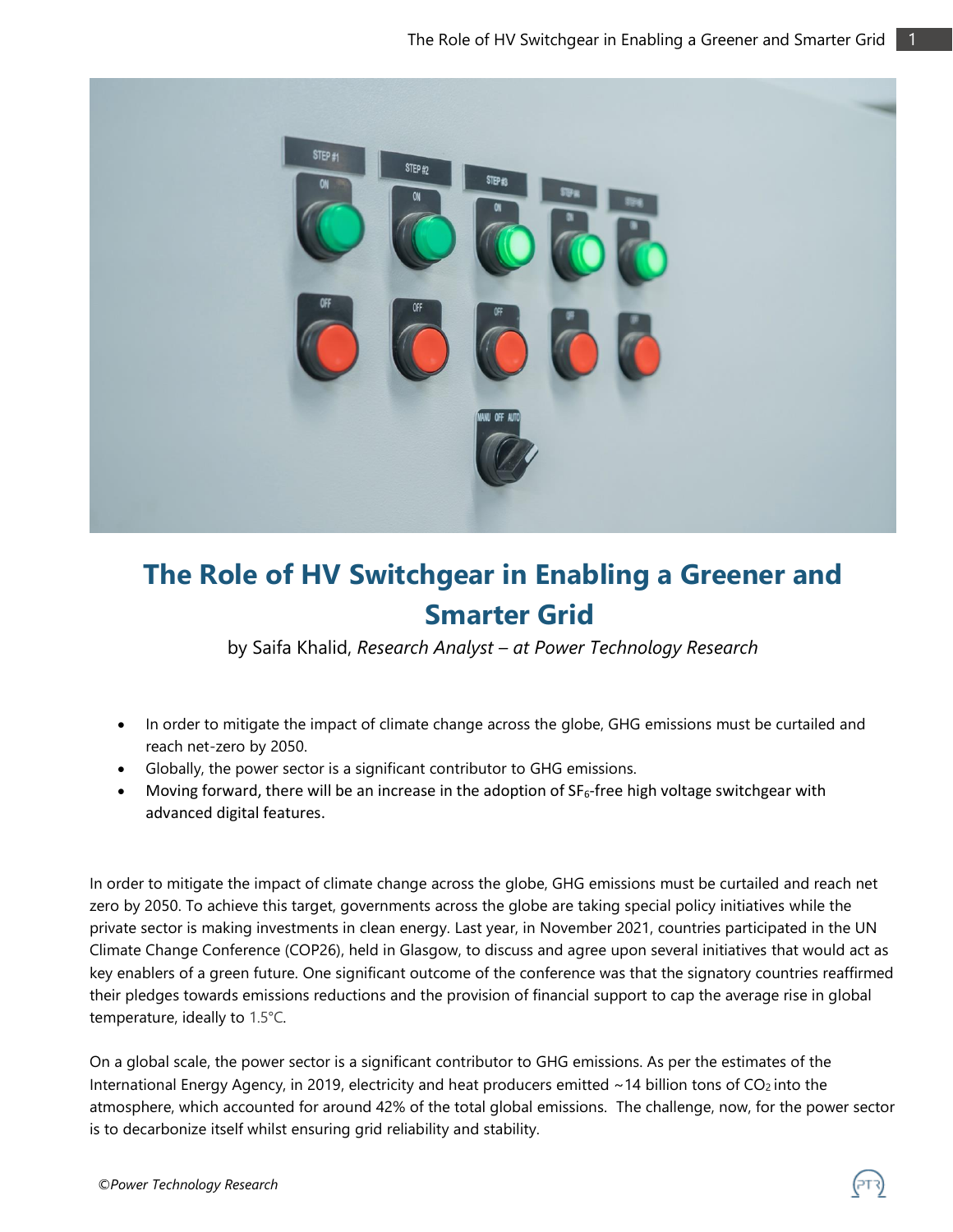This has resulted in the adoption of renewables and the penetration of decentralized generation into the grid. The changing dynamics of the grid require the secure and reliable operation of power networks, especially at voltage levels greater than 42 kV, which is provided by high voltage switchgear.

### **Digitalization- a Step Towards a Smarter Electrical Grid**

In order to cater to issues regarding the stability and reliability of the grid, the digitalization of the electricity grid is being undertaken in the power sector. It allows for leaps in not just the transparency of power system operations but also increases efficiency and reliability, while reducing costs.

Digital high voltage switchgears have a crucial role to play in the move towards a smart grid. This is because they enable smart ways to control, protect, and monitor the electricity grid. Moreover, digital HV switchgear will reduce space requirements and issues related to manufacturing lead times: OEMs will not have to manufacture new equipment and can customize existing equipment as per requirements, thus, optimizing the overall cost.

As a result, Tier-1 players in the electricity market have radically shifted their focus towards the digitalization of electrical equipment, in order to accommodate changing consumer demand.

Hitachi Energy offers a wide range of high voltage switchgear and breaker solutions up to voltage levels of 1200 kV AC and 1100 kV DC. General Electric does not have a dedicated product offering under digital switchgear; instead, it offers digital substations and digital instrument transformers. Similarly, Siemens Energy has a complete product portfolio of digitally enabled substation equipment referred to as 'Sensformer' and 'Sensgear'.



Figure 1: Global warming potential of potent GHG gases. Source: Power technology Research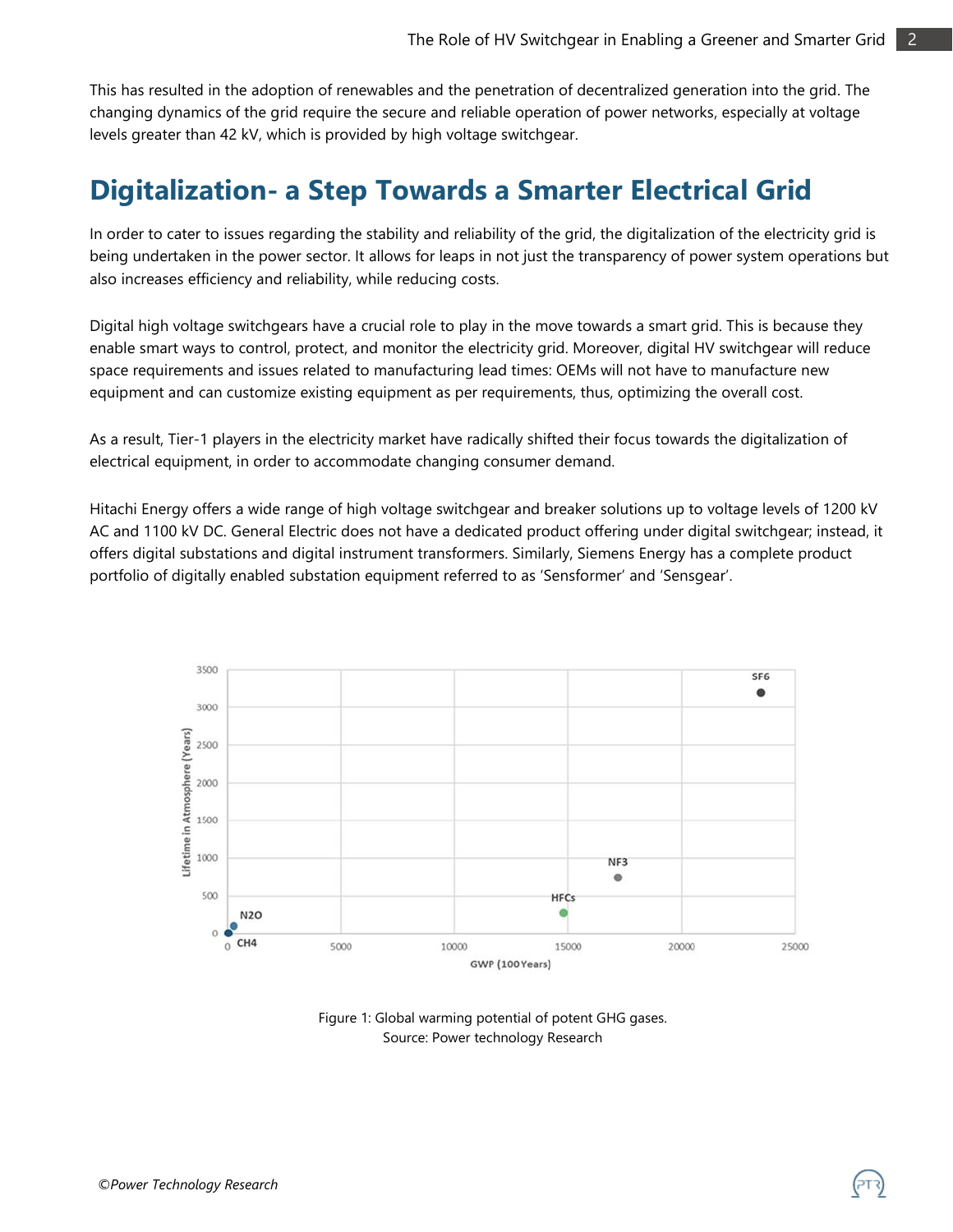### **Realization of a Green and Sustainable Electrical Grid**

|                               | Lsis      | <b>GE</b> | <b>HITACHI</b><br>ABB                  | <b>HITACHI</b><br>ABB           | <b>HYUNDAI</b>          | <b>ILJIN</b> | <b>SIEMENS</b><br><b>ENERGY</b> | Mitsubishi<br>Electric   | Pinggao<br>Group | <b>MEIDEN</b> | <b>TOSHIBA</b>           |
|-------------------------------|-----------|-----------|----------------------------------------|---------------------------------|-------------------------|--------------|---------------------------------|--------------------------|------------------|---------------|--------------------------|
| Design                        | GIS       | GIS/LT    | GIS                                    | Live tank                       | GIS                     | GIS          | GIS/LT                          | Dead tank                | GIS              | Dead tank     | $C$ -GIS                 |
| Insulation                    | C4-FN mix | C4-FN mix | $C5-FK$ mix $\rightarrow$<br>C4-FN mix | Dry air                         | C4-FN mix<br>$O2$ -free | Dry air      | Techn.air                       | Techn.air                | CO <sub>2</sub>  | Dry air       | Solid                    |
| Switching                     | C4-FN mix | C4-FN mix | $C5$ -FK mix -><br>C4-FN mix           | O <sub>2</sub> /CO <sub>2</sub> | C4-FN mix<br>$O2$ -free | vacuum       | Vacuum                          | Vaccum                   | Vacuum           | Vacuum        | Vacuum                   |
| Rated<br>voltage (kV)         | 170       | 145       | 170                                    | 145                             | 170                     | 170          | 145                             | 72/84                    | 126              | 145           | 72/84                    |
| Current (A)                   | 3150      | 3150      | 1250                                   | 3150                            | ٠                       | 4000         | 3150                            | 1200                     | 2500             | 3150          | 1200                     |
| Short-circuit<br>current (kA) | 50        | 40        | 50                                     | 40                              | 50                      | 50           | 40                              | 31.5                     | 40               | 40            | 31.5                     |
| Fill, Press.<br>(MPa)abs      | 0.8       | 0.85      | 0.83                                   | 1.2                             | 0.85                    | $\sim$       | 0.8                             | $\overline{\phantom{a}}$ | 0.8              | 1.0           | $\overline{\phantom{a}}$ |

#### SF<sub>6</sub>-Free Transmission Switchgear 72.5 - 170 kV (examples)

Figure 2: Product range of  $SF_6$  free transmission switchgear 72.5-170 kV.

Source: KEMA Labs

 $SF<sub>6</sub>$  gas, which has a global warming potential of approximately 25,200 times that of CO<sub>2</sub>, continues to be widely used as an insulating gas in switchgear applications all over the world. The transition from a conventional to smart grid is vital in order to maintain the grid's reliability and stability, given the widespread deployment of renewable, and the role of switchgears in this regard is equally important. Therefore, switchgear manufacturers are pushing technological boundaries to produce SF<sub>6</sub>-free switchgear that is not only environment friendly but provides reliable operations, as well.

# Advancements in the development of  $SF<sub>6</sub>$  alternatives for high voltage GIS

Recently there have been significant developments in the  $SF_6$ -free high voltage GIS market; for instance, Siemens Energy and Mitsubishi Electric have signed an MoU to expedite the development of gas solutions that have zero global warming potential and can be used in the power transmission industry. GE recently announced that they are the first to manufacture SF66-free high voltage (HV) gas insulated substations (GIS) for voltages greater than 54 kV.

On the other hand, Hitachi Energy and GE have reached a non-exclusive, cross licensing agreement which will allow both parties to expand their product range for  $SF<sub>6</sub>$  free high voltage equipment.